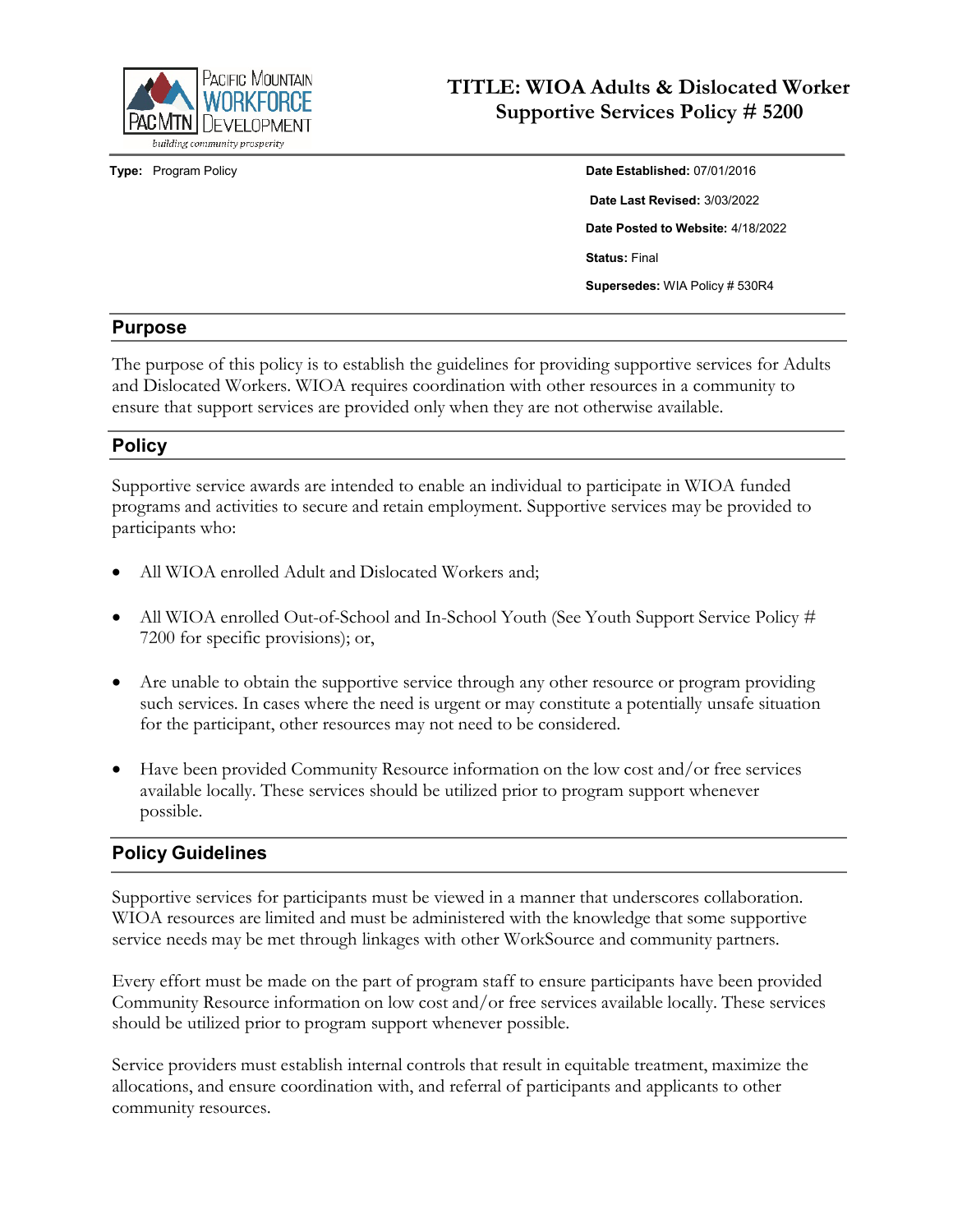- Supportive services may be provided to participants to enable them to engage in career or training services or in effort to obtain employment or self-sufficiency upon completion of a career or training program.
- When providing support services to a program participant, practitioners must case note the participant's progression in obtaining the outcome desired.
- Supportive services are also allowed for adults and dislocated workers during follow-up who are placed in unsubsidized employment and have a program completion.

Supportive Services neither trigger participation nor extend the date of participation (i.e., extend exit).

Every instance of granting supportive service must be adequately documented in the participant file.

The Support Service Request Form (included with the Support Services Procedures # 5200P), is necessary to ensure that all documentation requirements are addressed.

For any instance where the total support services to be provided exceed the locally established limit, a Waiver Request form must be completed and signed by approved Program and PacMtn Representatives.

Please refer to Support Services Procedure # 5200P for specific details on allowable and nonallowable services payable through Supportive Service dollars:

- 1. For eligible program participants to include those individuals who are in follow up and have been placed in unsubsidized employment, with a program completion recorded in MIS
- 2. For allowable training expenses affiliated with training paid by programs other than WIOA Title I

Any discrepancies arising between PacMtn policy and or procedures with federal and state provisions due to current or *future revisions will default to the current minimum federal and state regulations and guidance available. PacMtn* policy and or procedures may set forth stricter requirements than provided by federal and state guidance, but in no case *will PacMtn policy and or procedures not meet minimum federal and state policy.*

## **References**

Workforce Innovation and Opportunity Act of 2014 WIOA Final Rule; 20 CFR Parts 676,677, and 678; Federal Register, Vol. 81, No. 161, August 19, 2016 WIOA Final Rule; 20 CFR Parts 603, 651, 652, et al; Federal Register, Vol. 81, No. 161, August 19, 2016 WIOA Sections 3(59) WIOA Section 134(d)(2) and (3) and  $134(c)(2)(A)(ix)(I)$  and (II)  $WIOA 129(c)(2)(G)$ 

Training and Employment Guidance Letters (TEGL) 19-16, 10-16 Change 1 -Section 7 U.S. Department of Labor response to California's request for a waiver to allow supportive services during follow-up.

WorkSource System Policy # 5620 Revision 3 -WIOA Title I Follow-Up Services for Adult andDislocated Workers